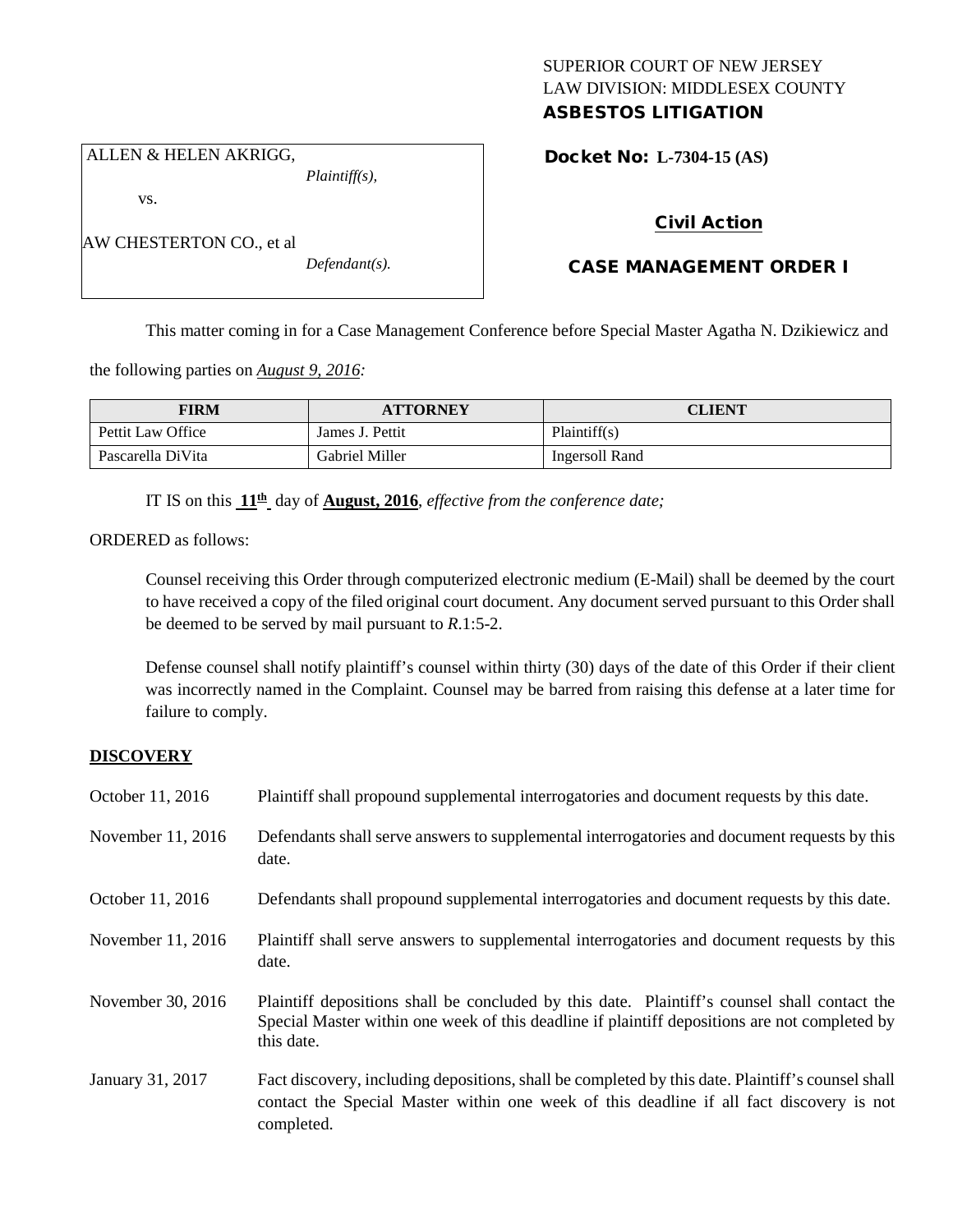### **EARLY SETTLEMENT**

October 31, 2016 Settlement demands shall be served on all counsel and the Special Master by this date.

December 14, 2016 @ 1:30pm Early settlement conference. All defense counsel shall appear with authority to negotiate settlement and have a representative authorized to negotiate settlement available by phone. Any request to be excused from the settlement conference shall be made to the Special Master no later than 4:00pm of the day prior to the conference.

## **SUMMARY JUDGMENT MOTION PRACTICE**

- March 3, 2017 Summary judgment motions shall be filed no later than this date.
- March 31, 2017 Last return date for summary judgment motions.

#### **MEDICAL DEFENSE**

|                  | In addition, defendants shall notify plaintiff's counsel (as well as all counsel of record)<br>of a joinder in an expert medical defense by this date. |
|------------------|--------------------------------------------------------------------------------------------------------------------------------------------------------|
| July 7, 2017     | Defendants shall identify its medical experts and serve medical reports, if any, by this date.                                                         |
| June 9, 2017     | The defense medical examination of plaintiff(s) shall be completed by this date.                                                                       |
| May 10, 2017     | Plaintiff shall serve medical expert reports by this date.                                                                                             |
| October 31, 2016 | Plaintiff shall serve executed medical authorizations by this date.                                                                                    |
| October 11, 2016 | Defendants shall forward medical authorizations to plaintiff's counsel by this date.                                                                   |

### **LIABILITY EXPERT REPORTS**

- May 10, 2017 Plaintiff shall identify its liability experts and serve liability expert reports or a certified expert statement by this date or waive any opportunity to rely on liability expert testimony.
- July 7, 2017 Defendants shall identify its liability experts and serve liability expert reports, if any, by this date or waive any opportunity to rely on liability expert testimony.

# **EXPERT DEPOSITIONS**

July 28, 2017 Expert depositions shall be completed by this date. To the extent that plaintiff and defendant generic experts have been deposed before, the parties seeking that deposition in this case must file an application before the Special Master and demonstrate the necessity for that deposition. To the extent possible, documents requested in a deposition notice directed to an expert shall be produced three days in advance of the expert deposition. The expert shall not be required to produce documents that are readily accessible in the public domain.

### **PRE-TRIAL AND TRIAL**

August 2, 2017 @ 1:30pm Settlement conference. All defense counsel shall appear with authority to negotiate settlement and have a representative authorized to negotiate settlement available by phone. Any request to be excused from the settlement conference shall be made to the Special Master no later than 4:00pm of the day prior to the conference.

\_\_\_\_\_\_\_\_\_\_\_\_\_\_\_\_\_\_\_\_\_\_\_\_\_\_\_\_\_\_\_\_\_\_\_\_\_\_\_\_\_\_\_\_\_\_\_\_\_\_\_\_\_\_\_\_\_\_\_\_\_\_\_\_\_\_\_\_\_\_\_\_\_\_\_\_\_\_\_\_\_\_\_\_\_\_\_\_\_\_\_\_\_\_\_\_\_\_\_\_\_\_\_\_\_\_\_\_\_\_